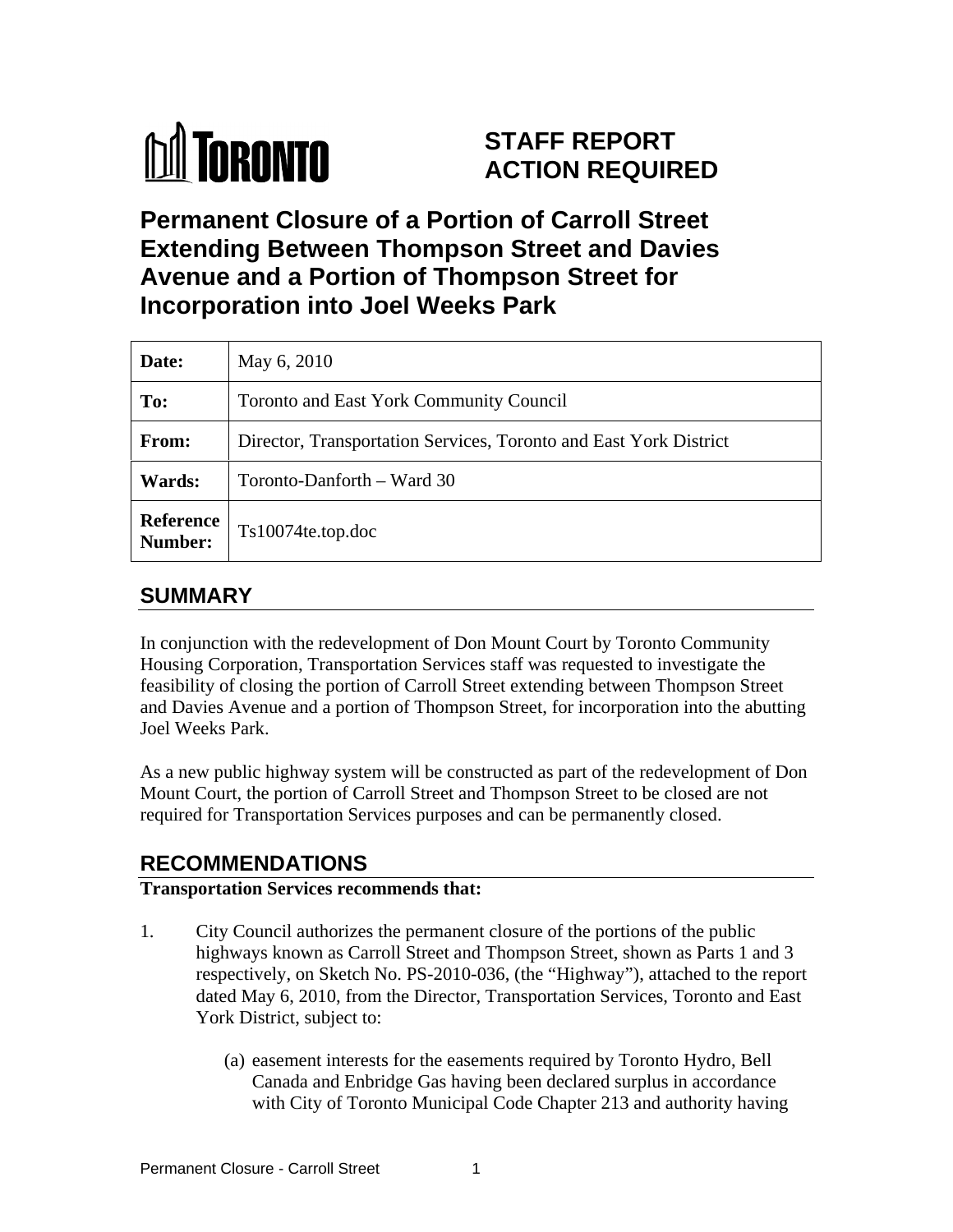been granted to convey easements to Toronto Hydro, Bell Canada and Enbridge Gas over the closed Highway for nominal consideration; and

- (b) compliance with the requirements of City of Toronto Municipal Code, Chapter 162;
- 2. City Council authorize Transportation Services staff to give notice to the public, after authority has been granted to convey the required utility easements and upon the new road system in Don Mount Court having been conveyed to the City and dedicated for public highway purposes, of a proposed by-law to close the Highway in accordance with the requirements of the City of Toronto Municipal Code, Chapter 162, with the Toronto and East York Community Council to hear any member of the public who wishes to speak to the matter during consideration of the draft by-law;
- 3. City Council authorize Transportation Services staff to advise the public of the proposed closure of the Highway prior to implementation, in accordance with the requirements of the Municipal Class Environmental Assessment for Schedule "A+" activities, by posting notice of the proposed closure on the notice page of the City's Web site for at least 5 working days prior to the Toronto and East York Community Council meeting which the proposed by-law to close the Highway will be considered.
- 4. City Council authorize Technical Services staff to rename the portion of Carroll Street shown as Part 2 on the attached Sketch, as Thompson Street.

#### **Financial Impact**

Parks, Forestry and Recreation has secured three Letters of Credit for a total amount of \$571,882 from the Toronto Community Housing Corporation (TCHC) as Condition No. 34 of OMB Decision/Order No. 2673 for the development of Joel Weeks Park.

The project scope has not been yet determined as park's design is in its final stage, however Parks, Forestry and Recreation intends to work within the available resources. Once the design stage is completed, the appropriate projects will be included into the 2011 Parks, Forestry and Recreation Capital Budget Submission for consideration. Request for operating funding required for this park will be submitted for consideration with the Parks, Forestry and Recreation future year operating budget submissions.

The Deputy City Manager and Chief Financial Officer has reviewed this report and agrees with the financial impact information.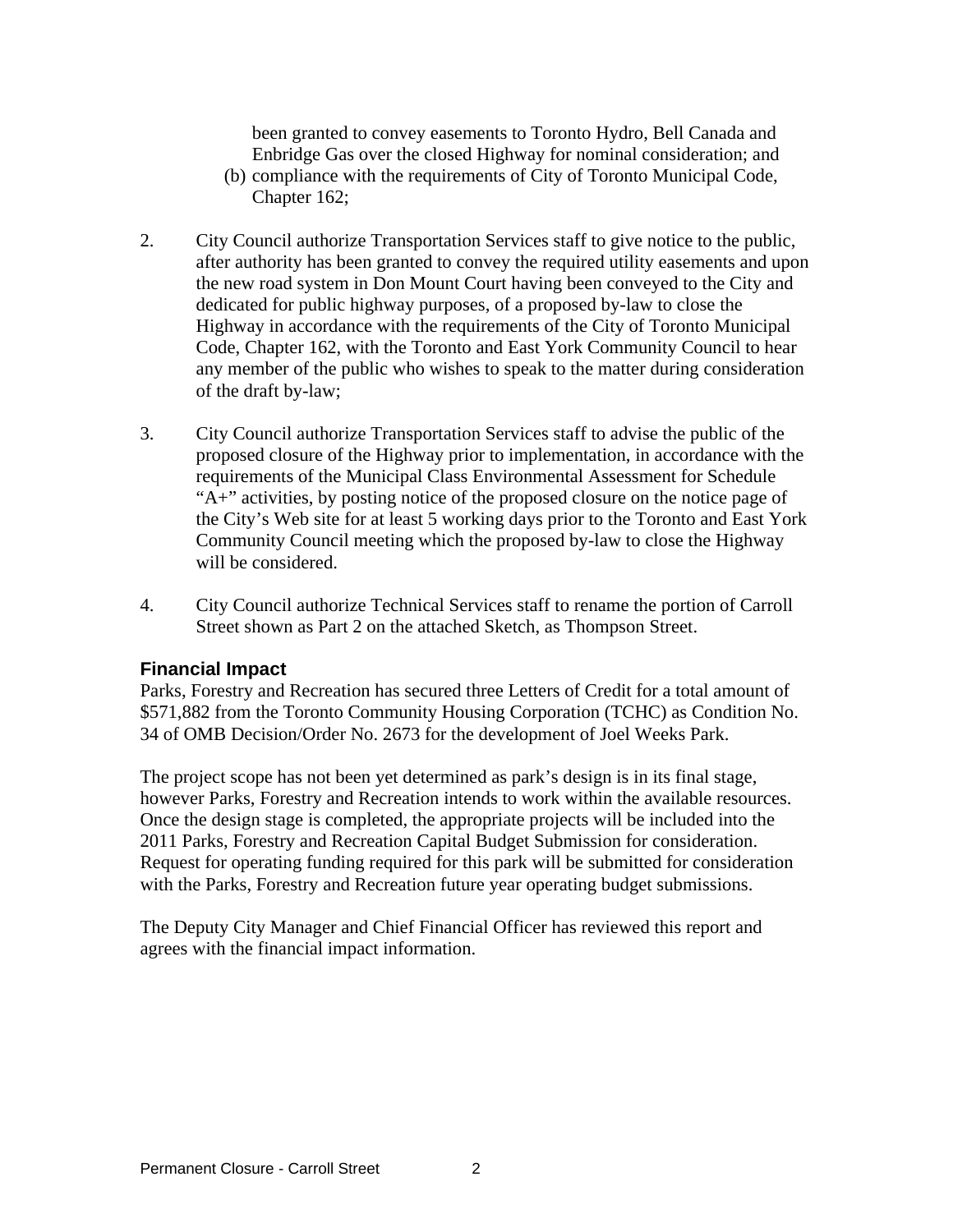#### **ISSUE BACKGROUND**

Transportation Services staff received a request from Parks, Forestry & Recreation ("PF&R") to investigate the feasibility of closing the Highway for incorporation into the abutting Joel Weeks Park. A park block within the Don Mount Court subdivision will also be conveyed to the City on the east side of the Highway, which will form part of the expanded Joel Weeks Park, to better serve the community. All costs associated with the closing of the Highway and the development of these lands for parks purposes will be the responsibility of PF&R.

#### **COMMENTS**

Transportation Services staff has reviewed the feasibility of closing the Highway and have determined that the Highway can be closed once the new road system, which will be constructed as part of the redevelopment of Don Mount Court, is constructed to City standards, conveyed and dedicated for public highway use.

A 600mm storm sewer, 300mm combined sewer and a 150mm watermain are located within the Highway. In addition, the following public utilities are located within the Highway and will remain in place, pursuant to easements;

- (i) Bell Canada manhole and a four duct structure on the east side of Carroll Street;
- (ii) Enbridge Gas NPS 4ST IP Gas main; and
- (iii) Toronto Hydro underground cable.

As of the writing of this report, the easement interests to be granted to Toronto Hydro, Bell Canada and Enbridge Gas have not yet been declared surplus and authority to grant the easements, which the Chief Corporate Officer has delegated authority to approve, has not yet been obtained. However, by the date of consideration of this report by Toronto and East York Community Council, it is anticipated that the necessary steps will have been completed and the easement interests will have been obtained.

Staff of Real Estate Services advises that the transfer of operational management of the Highway from Transportation Services to PR&R for the expansion of Joel Weeks Park, for which the City Manager has delegated approval, is anticipated to be approved in the near future.

#### **Closing Process**

The closing process requires two separate approvals from City Council. The first approval initiates the process to close the Highway. The second approval authorizes enactment of the closing by-law. Prior to enactment of the by-law, the public has the opportunity to speak to the matter if they wish to do so at Toronto and East York Community Council during consideration of the draft by-law.